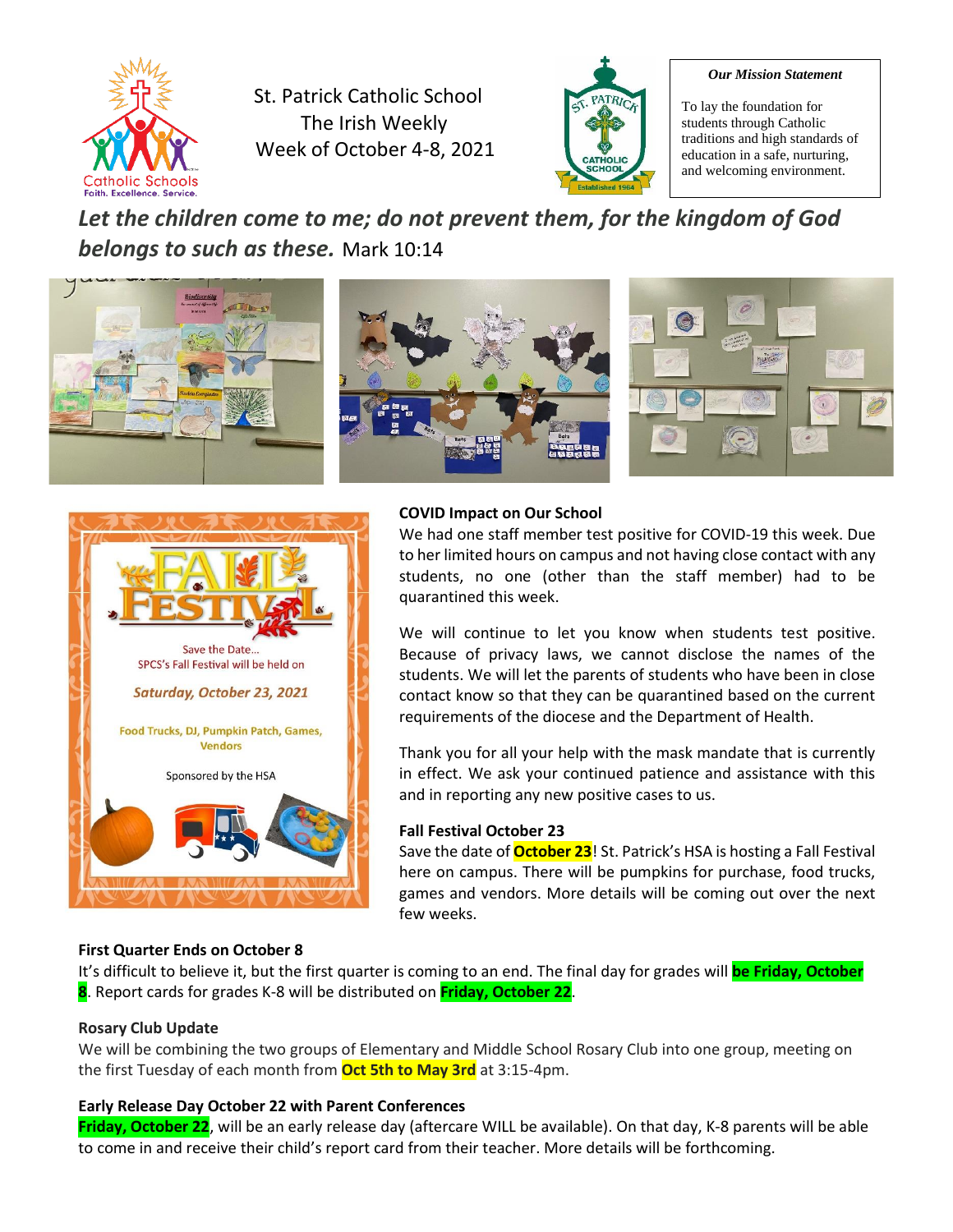#### **5 th Grade Planet Fair was Out of This World!**

Our fifth grade recently completed their science unit on the solar system and hosted a Planet Fair in the Parish Hall. Students shared their knowledge and research on their assigned planet with students from the younger grades. The unit culminated in a field trip to the Museum of Science and History (MOSH). Congratulations to Mrs. Fox and the class for a job well done!

#### **Homeroom Communication Form**

To assist with communication, our Homeroom Parents will begin meeting as a group and with their classroom teachers. To assist them in reaching out to families, we have designed the following Google form. Please take a few moments to reply to this form so we know your communication preferences. The form can be accessed from this link[: https://forms.gle/UHhXCxNvVDLi3yD57](https://forms.gle/UHhXCxNvVDLi3yD57) Your response will be kept confidential.

#### **Irish Spirit Wear Update**

Thank you to everyone who purchased items through our Spirit Store. T5, the company who manages our spirit items, had a delay in processing the orders, but we have been notified that the store (website) has been closed and orders are being processed/prepared. As soon as they arrive at the school, we will deliver them to your children (we were told that it takes 7-10 business days, so they should be in next week). We will re-open the Spirit Store at the beginning of the next sports season (middle to end of October).

#### **Flu Shot Clinic**

St. Patrick will be offering flu shots for students who are interested in receiving one. The clinic will be sponsored by Health Heroes and will take place on **Wednesday, October 13**. permission forms were sent home this week.

#### **Sacramental Preparation for Reconciliation and First Eucharist (2nd graders) and Confirmation (8th graders)**

Classes for the Immediate preparation for the Sacraments of Reconciliation, First Eucharist, and Confirmation begin in the winter/spring of 2022.

Many parents ask, "*Why does my child have to attend classes for sacraments?*", "*Does not the parish school teach the sacraments to their students?*", "*Is not sacramental prep part of what I am paying for in tuition to the school?*" The answer is immediate sacramental preparation is not something the school provides. It is the privilege of the parish priest to ensure that all his parish members are prepared to receive the sacraments. While the school does teach their students about what the sacraments of Reconciliation, Eucharist, and Confirmation are (this is what the diocese refers to as "remote preparation"), it does not spiritually prepare children and their families to actually receive these sacraments (what the diocese refers to as "immediate sacramental preparation").

If your child is baptized, has been in religious education in 1st and 2nd grade (for FHC and Confession) or 7th and 8th grade (For Confirmation, must have received FHC and Reconciliation), and your family is a member of St. Patrick parish, you must pre-register for these classes in order for your children to receive the sacraments in May of 2022. To register your child for sacramental prep classes at St. Patrick, you will need to contact our parish Director of Religious Education, Cathy Taylor, and provide a copy of your child's baptismal certificate to her. Call, text, or email: 904-860-3891 [cataylor@addressplus.net](mailto:cataylor@addressplus.net) If your home parish is not St. Patrick, but you would like to have your child prepared and receive sacraments at St. Patrick, call your home parish and speak to a DRE.

#### **Coach Needed**

We are excited to be able to offer coaching stipends for anyone interested in coaching this year! We currently need a volleyball coach to participate in the league. Each head coach will be offered a coaching shirt and equipment, and you can choose if you would like the coaching stipend or credit for Family Service Hours. **If you are interested, or you know someone that might be, please contact Coach T or Mr. Meyer for more information**: [coacht@spcsjax.org.](mailto:coacht@spcsjax.org) The team is composed of 5-8th grade girls. Tryouts are the 1st or 2nd weekend of November (after basketball ends). Practices are determined by the coach, and the season runs from Dec. to Feb. (with time off for the holiday break).